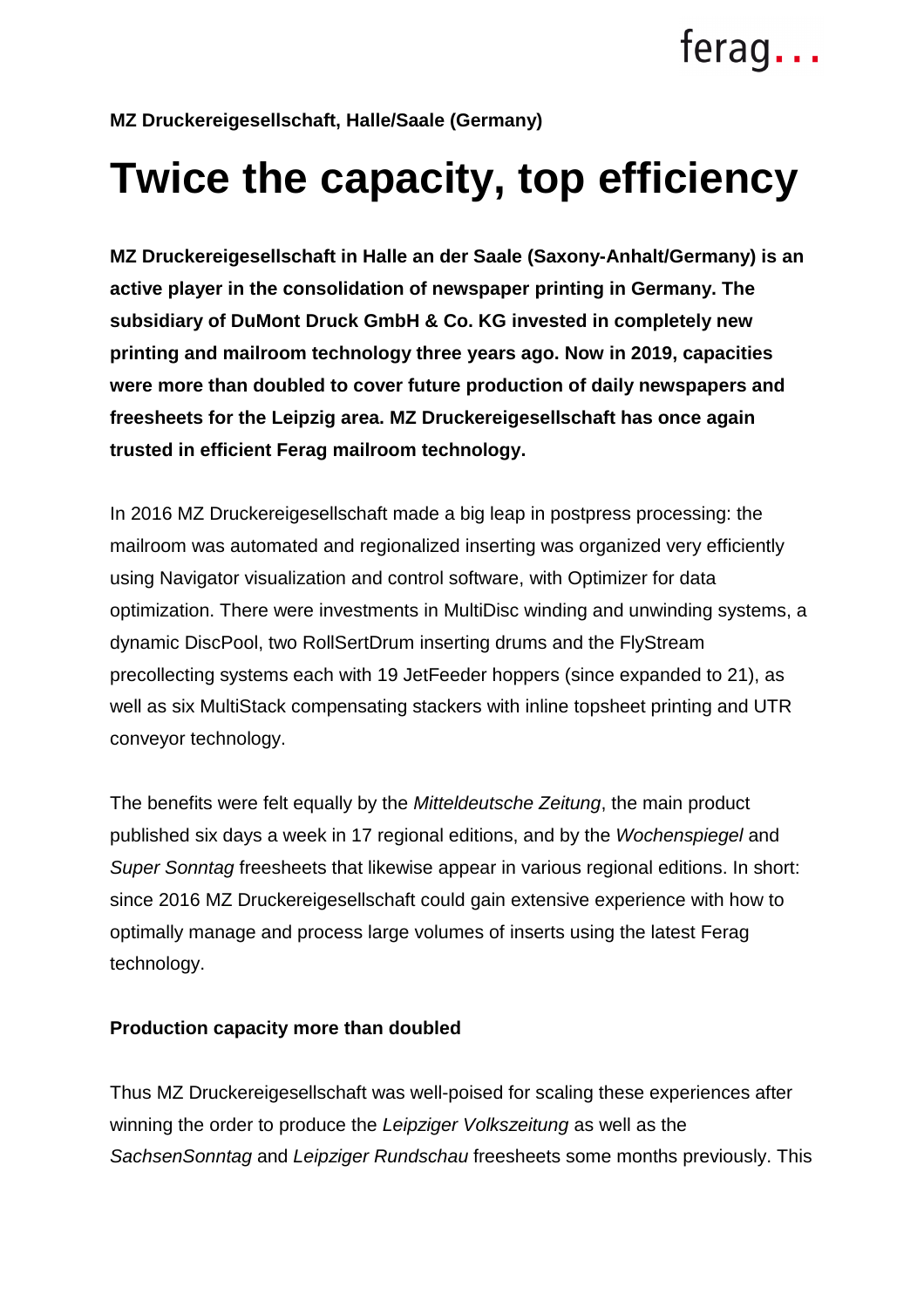# ferag...

meant printing capacity would need to grow and mailroom capacity more than double.

Equipment supplied by Ferag included two very high performance inserting systems: one RollSertDrum and one EasySert, each with a FlyStream collating line having 29 JetFeeder hoppers. In addition, there is a MultiDisc pool and several unwinding stations as well as six MultiStack compensating stackers. In result, the mailroom has grown to four inserting lines with around one hundred hoppers.

Between 125,000 and 150,000 copies of the Leipziger Volkszeitung alone are processed every night from Monday to Saturday, with the two freesheets accounting for 490,000 copies each. Impressive quantities of inserts for both the Leipzig and Halle titles are to be processed next year: Waldemar Geuthner, project manager at MZ Druckereigesellschaft, anticipates conveying and inserting a total of around 1.3 billion inserts annually. To cope with the logistics involved, a separate insert warehouse with 1,600 square metres of floor space and 1,450 storage bays in pallet racks is currently under construction adjacent to the mailroom complex, and will link to it through a connecting corridor.

### **Automated production**

MZ Druckereigesellschaft has high hopes for the EasySert line, which is now also capable of speeds up to 30,000 insert collations per hour. The user operates the EasySert line offline and supplies it either manually via JetFeeder or automatically via a MultiDisc unwinding station. On Fridays and the small hours of Saturday alone, a quarter of a million SachsenSonntag freesheets will be processed here. Playing a major role in the high speed and thus processing efficiency is a link-up between VIP Mail distribution software from Modular Software Solutions GmbH and Ferag's Navigator planning and control tool. This ensures automatic targeting of the JetFeeder hoppers to minimize pauses in production during version changes.

The RollSertDrum inserting line began operation in Halle at the end of May and has been producing SachsenSonntag for the Leipzig customer since late summer. When the new press starts rolling in October, the universal conveyor can also be connected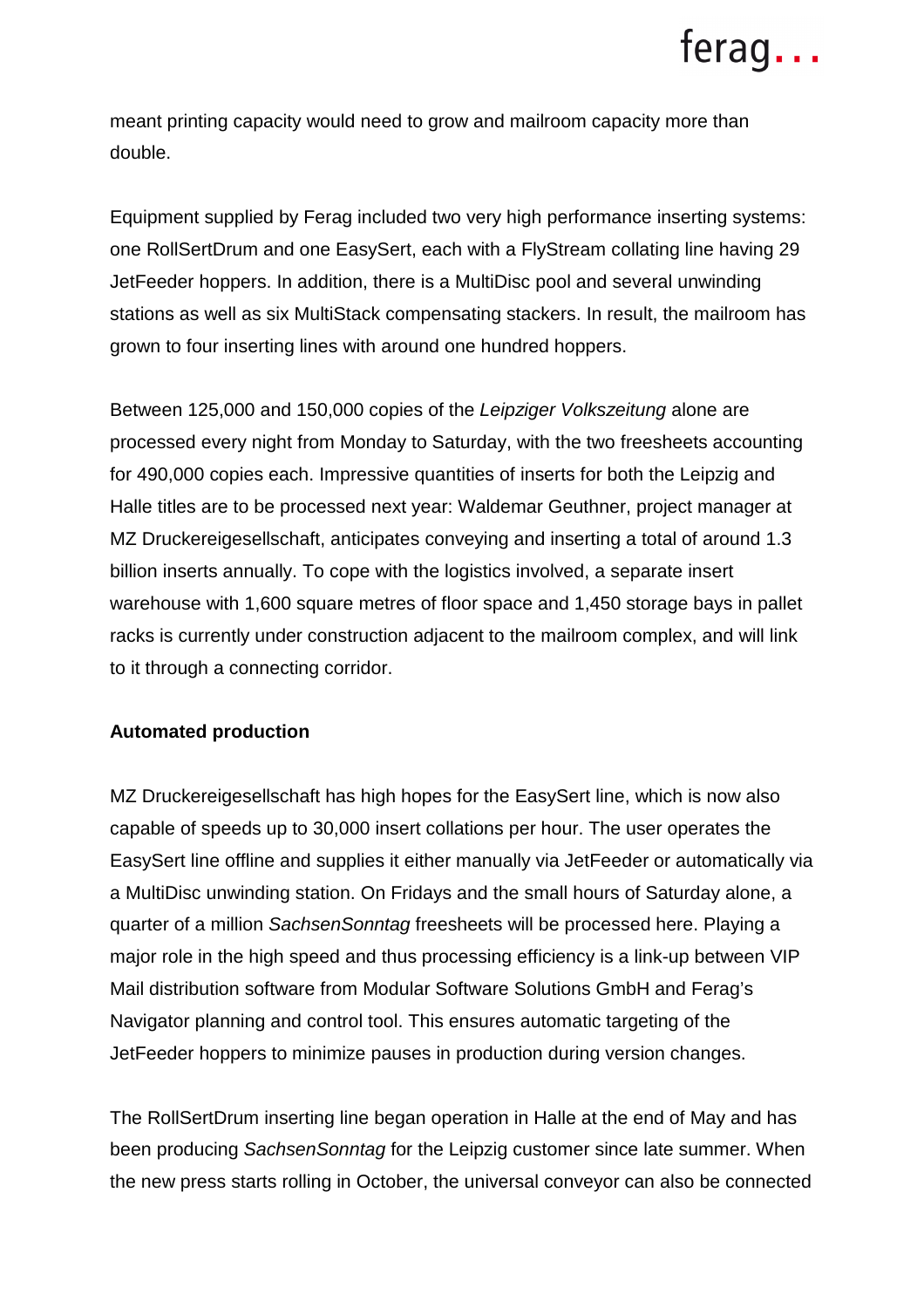## ferag...

to the MultiDisc pool. From early November the Leipziger Volkszeitung will ship entirely from MZ Druckhaus, to be followed just a few days later by the Leipziger Rundschau freesheet. That will be external evidence of yet more great teamwork among staff at MZ Druckereigesellschaft as well as Ferag. Waldemar Geuthner is "most satisfied" with the Ferag technicians: "It's all going very smoothly and hand-inhand."

## **Pictures**

IMG\_1548

The Ferag EasySert line can complete up to 30,000 collations per hour.

IMG\_1539

Each production line in the mailroom of MZ Druckereigesellschaft has three highperformance Ferag MultiStack compensating stackers.

IMG\_1536

Behind the new Ferag RollSertDrum, the FlyStream collating line is equipped with 29 JetFeeder hoppers.